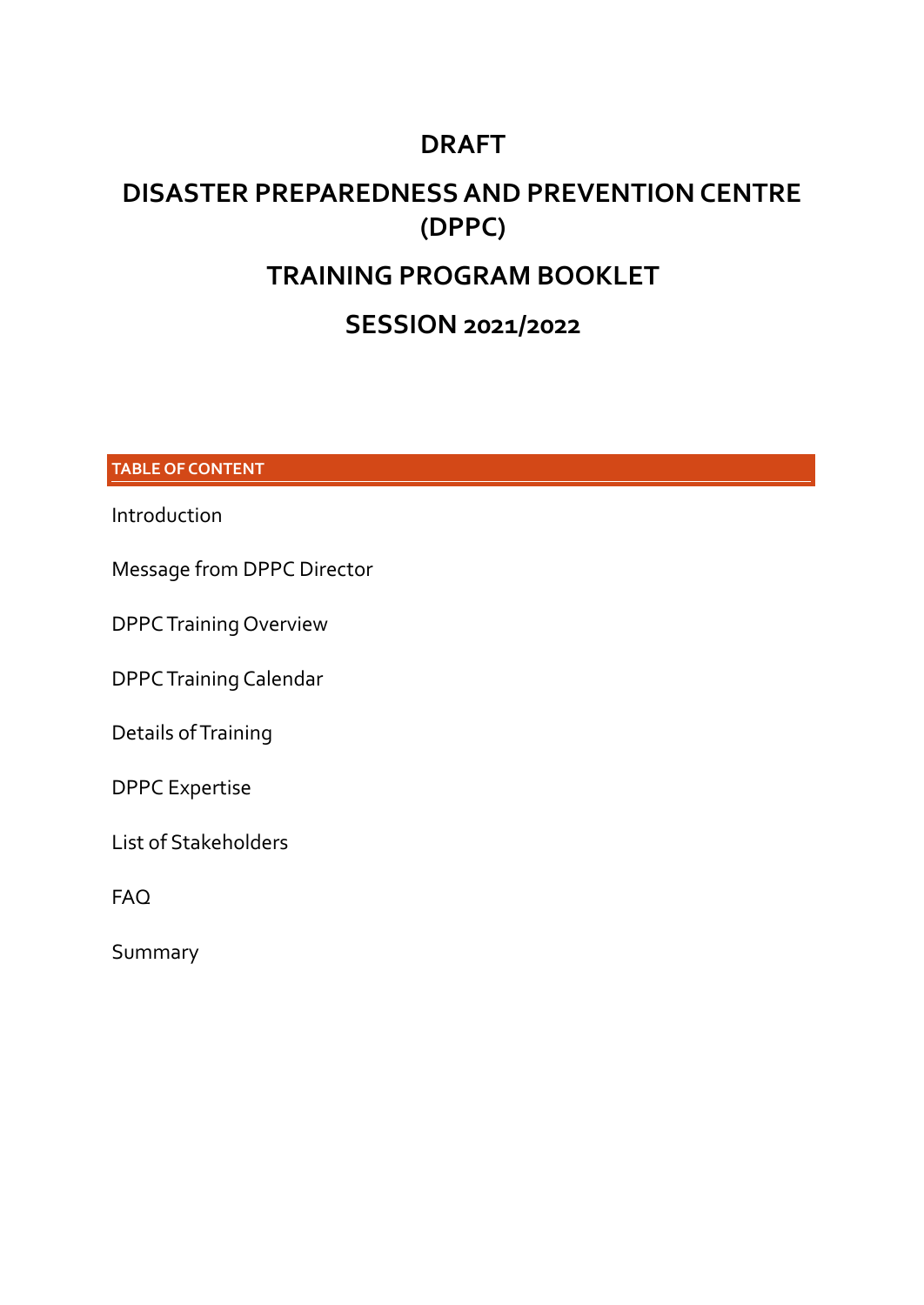#### **INTRODUCTION**

This DPPC Training Booklet contains basic information regarding the training programs offered, its objectives and outcomes, and course synopses applicable in the 2021/2022 session. This Booklet also provides the training calendar and monthly training schedule, together with list of our experts. It is hoped this Training Booklet can provide necessary information, especially to practitioners, about the training programs, the procedures of its programs and the benefits of choosing our programs. This Booklet will be useful for potential clients/participants as part of a learning plan for their collaboration/training, as well as being a reference for understanding the structure of courses or programs run by DPPC.

DPPC offers the internationally accredited scope of training and services in disaster preparedness and mitigation. Specification includes; Research, Master of Disaster Risk Management (MDRM) and short-term Certified Professional Training (CPT), Laboratory, and also Micro-credential Course (MC). All training courses are implemented by a lecture team consisting of prominent Malaysian and Japanese DRR experts who are selected from the Disaster Risk Management (DRM) Sub-Committee members of the Japan University Consortium (JUC) that consists of 29 top Japanese universities and research institutes. Our programmes are also offered by approved education partners amongst private higher institutions.

For integrating education/training with research and field practice activities, we offer opportunities for both potential collaborators and practitioners to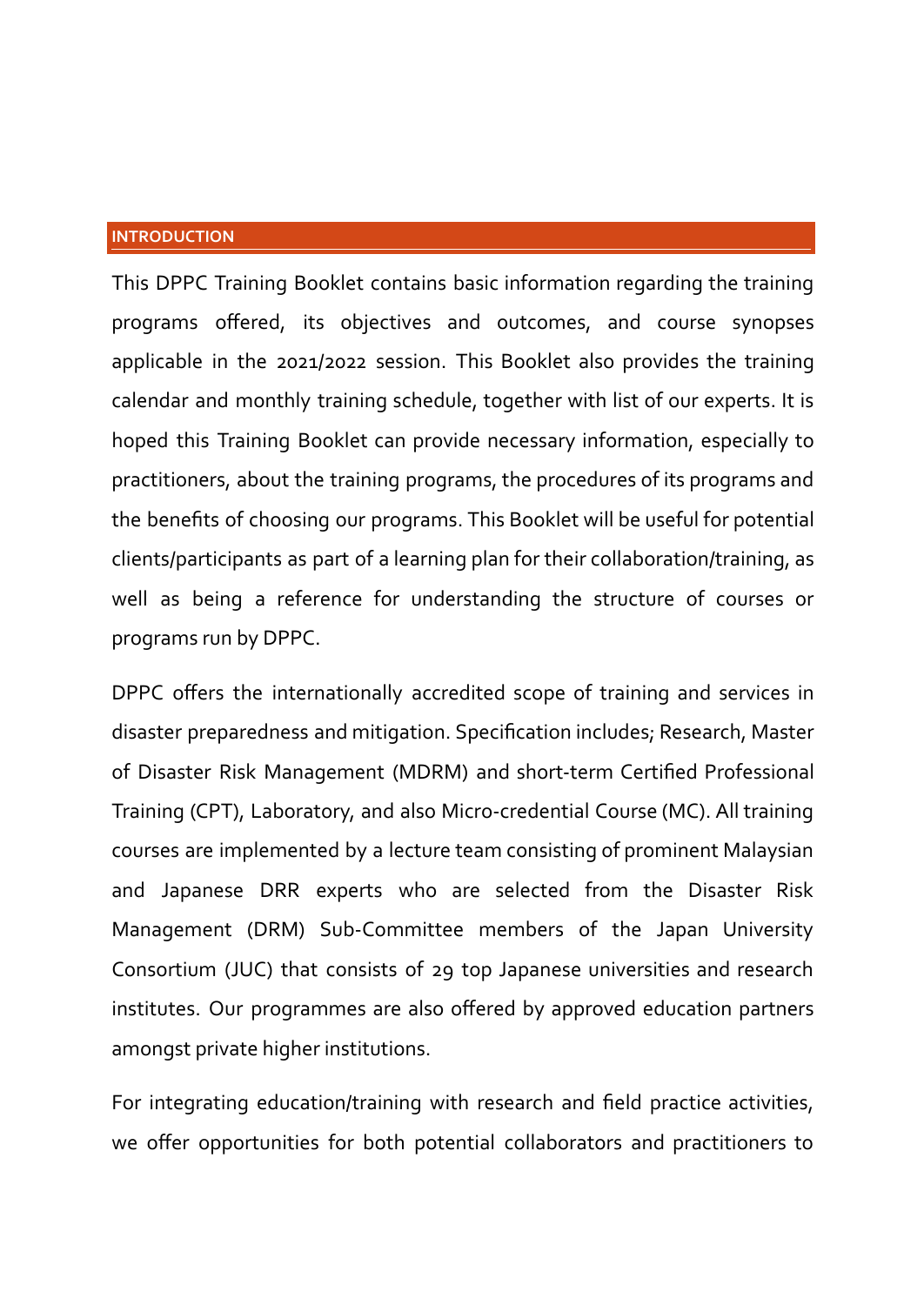collaborate with any of the partner universities, research institutes, government department/agencies, NGOs/CBOs, international organizations and private companies in Malaysia, Japan and other countries throughout the Asia-Pacific region, beyond educational activities.

#### **MESSAGE FROM DPPC DIRECTOR**

Welcome to the Disaster Preparedness and Prevention Center, Malaysia-Japan International Institute ofTechnology, UniversitiTeknologi Malaysia

Konnichiwa, Assalamualaikum and Greetings,

DearAll,

This is an exciting time to be at Disaster Preparedness and Prevention Center, also known as DPPC. I am extremely proud of the education, multi-disciplinary research and training we deliver, not only in Kuala Lumpur and online, but through our numerous corporate partnerships. DPPC aims to become a world-class research and training centre for building resilience to disasters and climate change. It is our mission to facilitate national and international collaboration in applied research, training and field practice for disaster resilience in collaboration with Japanese and other partners from the world.

As a premier global academic and research institution, excelling in science, technology and engineering, UTM is very proud to lead the world. DPPC is indeed one of its strong assets. I believe we should bring our resources and efforts together and engage in active dialogue with various stakeholders to contribute and embrace our similarity towards promoting evidence-informed decision-making at all levels of public policy, discourse and action.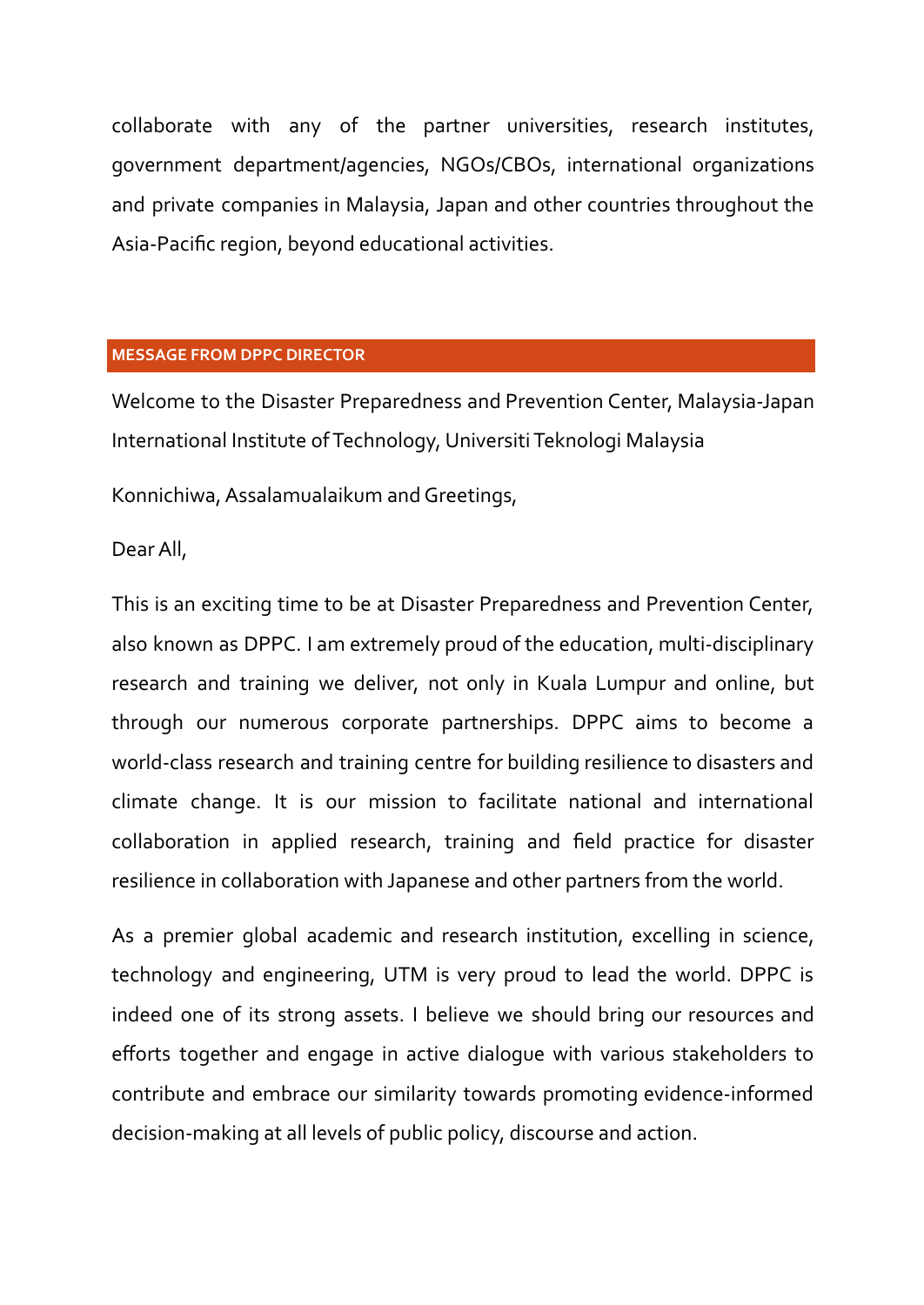Comfortable across all platforms, DPPC has established itself and has a distinguished, lengthy track record as, trainer, assessor, operator, mentor & coach. DPPC is proud to welcome all potential participants to be part of DPPC and we strive to give you our best throughout your training process here. We are truly honoured and appreciate the trust given to assist anyone in building resilience of communities at various levels. If you are looking for building resilience to disasters and climate change practices, your search ends here.

With the DPPC present in this vulnerable region, I hope that we can address multi-dimensional needs for rebuilding lives, livelihoods, socio-economic and communities in adaptation for resilience, and promote coherence of global agenda towards accelerating the achievement of the 2030 Agenda for Sustainable Development.

Dr. KhamarrulAzahari Razak

Director

Disaster Preparedness and Prevention Center

#### **DPPCTRAINING OVERVIEW**

DPPC provides multidiscipline training programs that focus on disaster management for individuals and organizations. The main scope of DPPC Training is to support the public and private sector, industry players as well as communities to strengthen their knowledge in disaster management as well as providing capacity building and skill in order to meet the target of Sendai Framework. There are four categories namely Disaster Risk Management (DRM), Disaster Preparedness and Response (DPR), Applied Disaster Technology (ADT) and Module Development Training (MDT). The training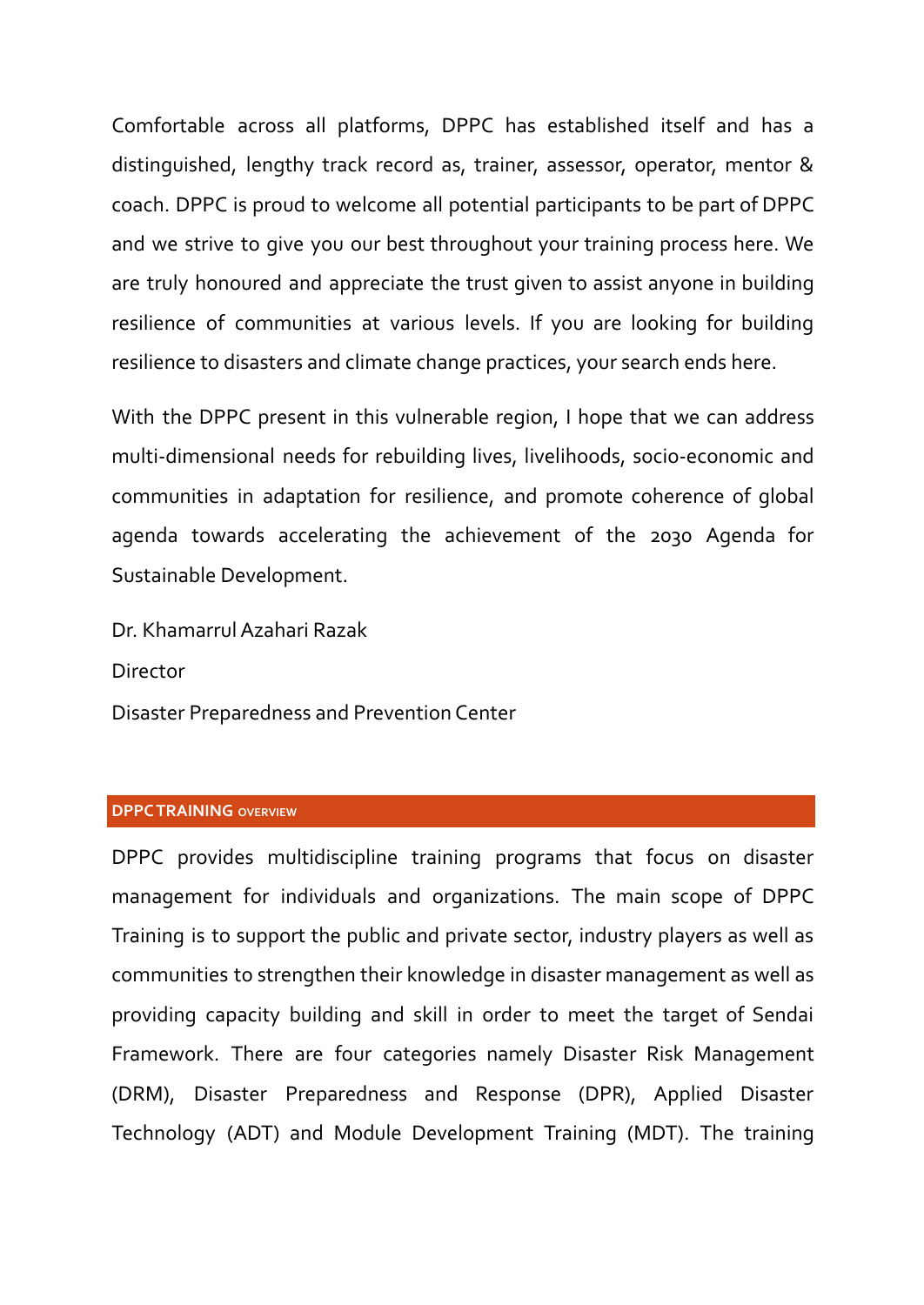programs varied from Community to Professional Practice based training. The training programs will be conducted by our experts from university, local agencies, stakeholders as well as from international counterparts.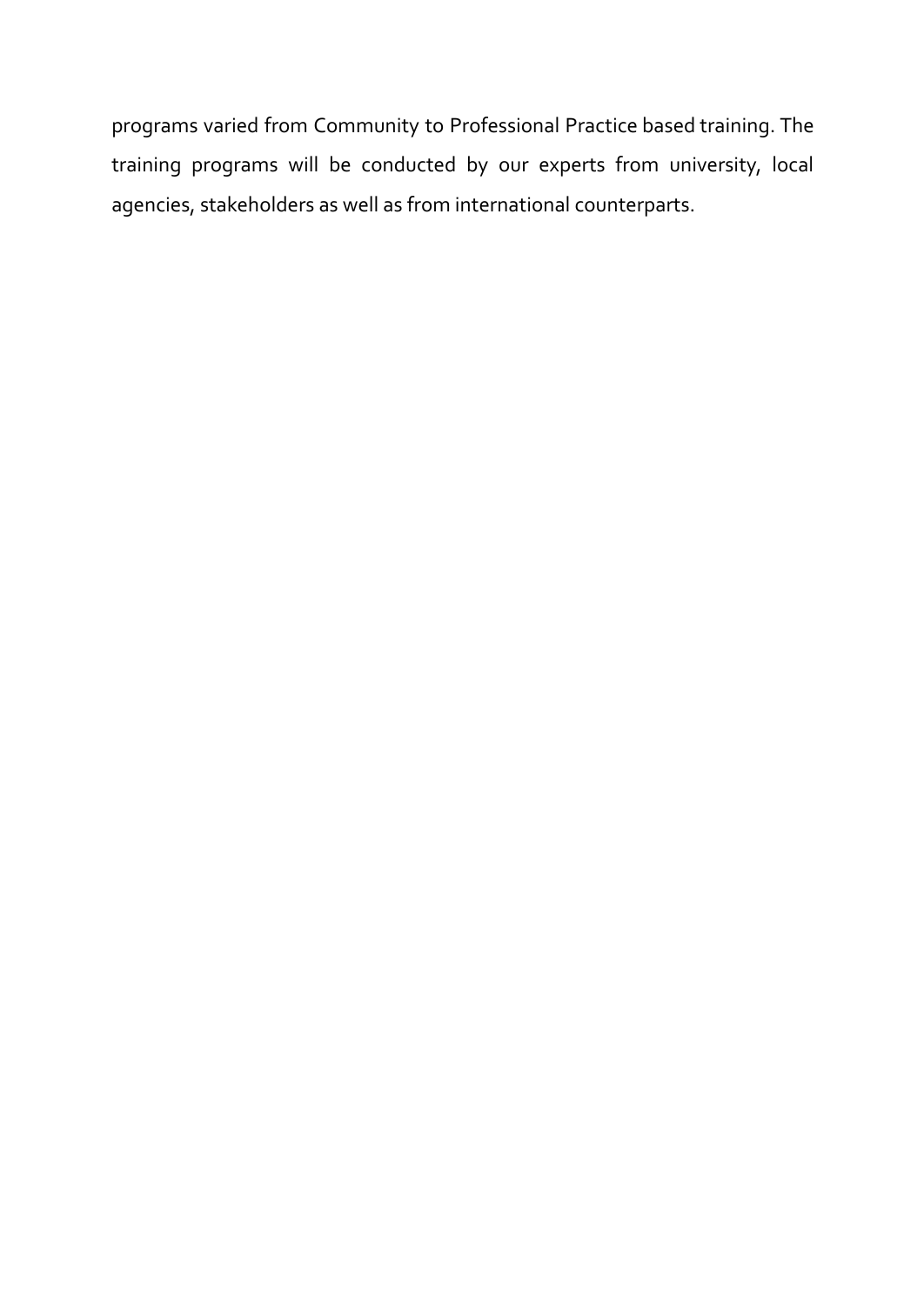#### **DPPCTRAININGCALENDAR**

| <b>CATEGORY</b>                              | <b>TRAINING TITLE</b>                                                                               | Code No.  | 2022       |            |            |            |            |            |
|----------------------------------------------|-----------------------------------------------------------------------------------------------------|-----------|------------|------------|------------|------------|------------|------------|
|                                              |                                                                                                     |           | <b>JAN</b> | <b>FEB</b> | <b>MAR</b> | <b>APR</b> | <b>MAY</b> | <b>JUN</b> |
|                                              | Pilot Training of Trainers (ToT) for Dam Related Disasters (TNBR) *CBDRM                            | $P-22-01$ |            |            |            |            |            |            |
| <b>DISASTER PREPAREDNESS</b>                 | Yayasan Petronas: Sentuhan Kasih *CBDRM                                                             | $P-22-02$ |            |            |            |            |            |            |
| <b>AND RESPONSE</b>                          | Investigation of Fire Damaged Structures                                                            | $P-22-03$ |            |            |            |            |            |            |
|                                              | <b>Flood Risk Estimation</b>                                                                        | $P-22-04$ |            |            |            |            |            |            |
|                                              | Certified Professional Training (MDRM courses) - Control Measures and<br><b>Mitigation Planning</b> | $R-22-01$ |            |            |            |            |            |            |
| <b>DISASTER RISK</b><br><b>MANAGEMENT</b>    | Land-Use Planning for Mitigation Measures                                                           | R-22-02   |            |            |            |            |            |            |
|                                              | Project Management for Post-Disaster Reconstruction                                                 | $R-22-03$ |            |            |            |            |            |            |
|                                              | Quantitative Data Analysis for Disaster Risk Management                                             | $R-22-4$  |            |            |            |            |            |            |
|                                              | <b>PPE Training</b>                                                                                 | $T-22-01$ |            |            |            |            |            |            |
|                                              | YSI EXO2 Multi-Parameter Water Quality Sonde Training                                               | $T-22-02$ |            |            |            |            |            |            |
| <b>APPLIED DISASTER</b><br><b>TECHNOLOGY</b> | ABEM Terrameter LS2 Hands-On Training                                                               | $T-22-03$ |            |            |            |            |            |            |
|                                              | Basic 1D/2D Dam Breach Modelling Using HEC-RAS                                                      | $T-22-04$ |            |            |            |            |            |            |
|                                              | Basic 1D/2D Flood Modelling Using HEC-RAS                                                           | $T-22-05$ |            |            |            |            |            |            |
|                                              | Earthquake Analysis and Design of Buildings using Eurocode 8                                        | $T-22-06$ |            |            |            |            |            |            |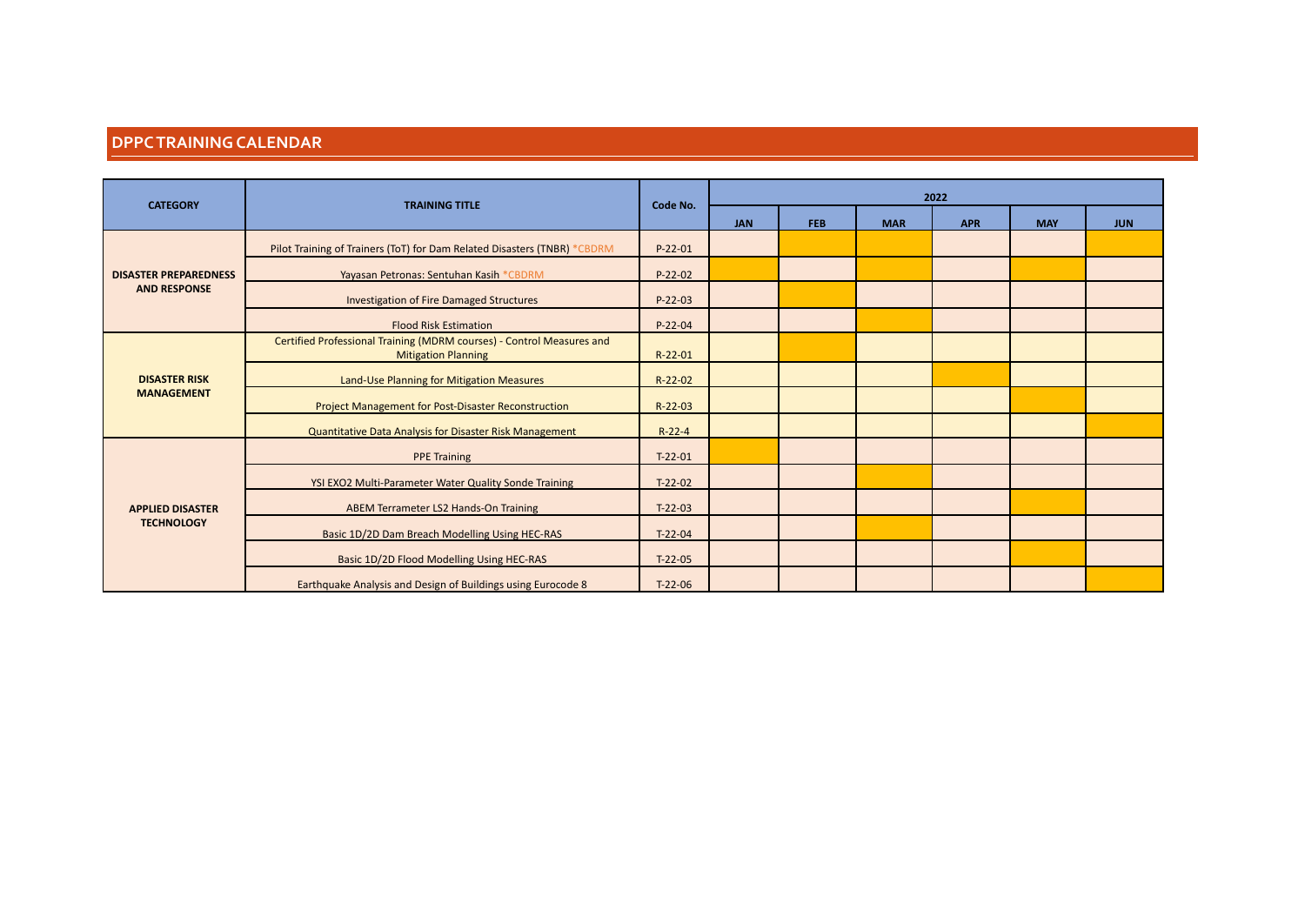#### **CATEGORY: DISASTER PREPAREDNESSAND RESPONSE**

|            | A Stakeholder Engagement Programme (SEP) for Dam Related Disasters in collaboration<br>with Tenaga Nasional Berhad Research (TNBR) - Pilot Training of Trainers (ToT) for Dam<br><b>Related Disasters</b>                                                                                                                                                                                                                                                                                                                                                                                                                                    |
|------------|----------------------------------------------------------------------------------------------------------------------------------------------------------------------------------------------------------------------------------------------------------------------------------------------------------------------------------------------------------------------------------------------------------------------------------------------------------------------------------------------------------------------------------------------------------------------------------------------------------------------------------------------|
| Code. No.  | $P-22-01$                                                                                                                                                                                                                                                                                                                                                                                                                                                                                                                                                                                                                                    |
| Synopsis   | Aim the stakeholders and community for disaster risk reduction of TNB's<br>Hydro Dams particularly dealing with the dam safety and emergency<br>response plans for TNB's dams. The proposed Public Early Warning System<br>(PEWS) has been developed to increase the synergy between three major<br>stakeholders: the communities, relevant authorities and TNB towards<br>reducing human- and economic losses.                                                                                                                                                                                                                              |
|            | In the SEP project, a vertical- and horizontal concept of stakeholders will be<br>collaboratively developed and explored. A vertical-type covers the top-down<br>and bottom-up approach particularly dealing with the federal, state, district,<br>sub-district and local stakeholders, whereas the horizontal-type stakeholder<br>approach involves the engagement across the agencies, organizations and<br>entities horizontally.                                                                                                                                                                                                         |
| Objectives | i) To establish sustainable engagement mechanisms with multi-sectoral<br>stakeholder's and vulnerable communities in Dam-related Disaster (DRD)<br>ii) To harness the multi-stakeholders capacity for effective and efficient risk<br>management in Dam-related Disaster (DRD)<br>iii) To deliberate on the action required to ensure the community-led disaster<br>risk reduction in Dam-related Disaster (DRD) through a transdisciplinary<br>approach<br>iv) To provide a set of key recommended actions to strengthen policy,<br>technical solution and advocacy based on science and technology for building<br>DRD resilience society. |
| Outcomes   | Disaster Awareness                                                                                                                                                                                                                                                                                                                                                                                                                                                                                                                                                                                                                           |

|            | Yayasan Petronas: Sentuhan Kasih - Disaster Relief 2021                                                                                                                                                                                                                                                                                                                                                                                                                   |
|------------|---------------------------------------------------------------------------------------------------------------------------------------------------------------------------------------------------------------------------------------------------------------------------------------------------------------------------------------------------------------------------------------------------------------------------------------------------------------------------|
| Code, No.  | $P - 22 - 02$                                                                                                                                                                                                                                                                                                                                                                                                                                                             |
| Synopsis   | The Community-based Disaster Risk Management (CBDRM) of Sentuhan<br>Kasih Disaster Relief (SKDR) is a new pre-disaster initiative by YP to increase<br>capacity and capability of affected communities to mitigate potential<br>disasters and are more resilient to the future climatic risk.<br>The proposed project entitled "Revolutionizing Community-based Disaster<br>Risk Management" with theme of "Living with Water: Embracing Nature,<br>People and Knowledge. |
| Objectives | Promoting a private-civil society-public-academia partnership in conducting a<br>high-impact community-led disaster risk reduction (DRR) program, to be held<br>in Gugusan Kepulauan, Tumpat, Kelantan and Pekan, Pahang given their<br>highly vulnerable to floods, and element-at-risks.                                                                                                                                                                                |
| Outcomes   | <b>Disaster Awareness</b>                                                                                                                                                                                                                                                                                                                                                                                                                                                 |

| Investigation of Fire Damaged Structures |
|------------------------------------------|
|                                          |

Ш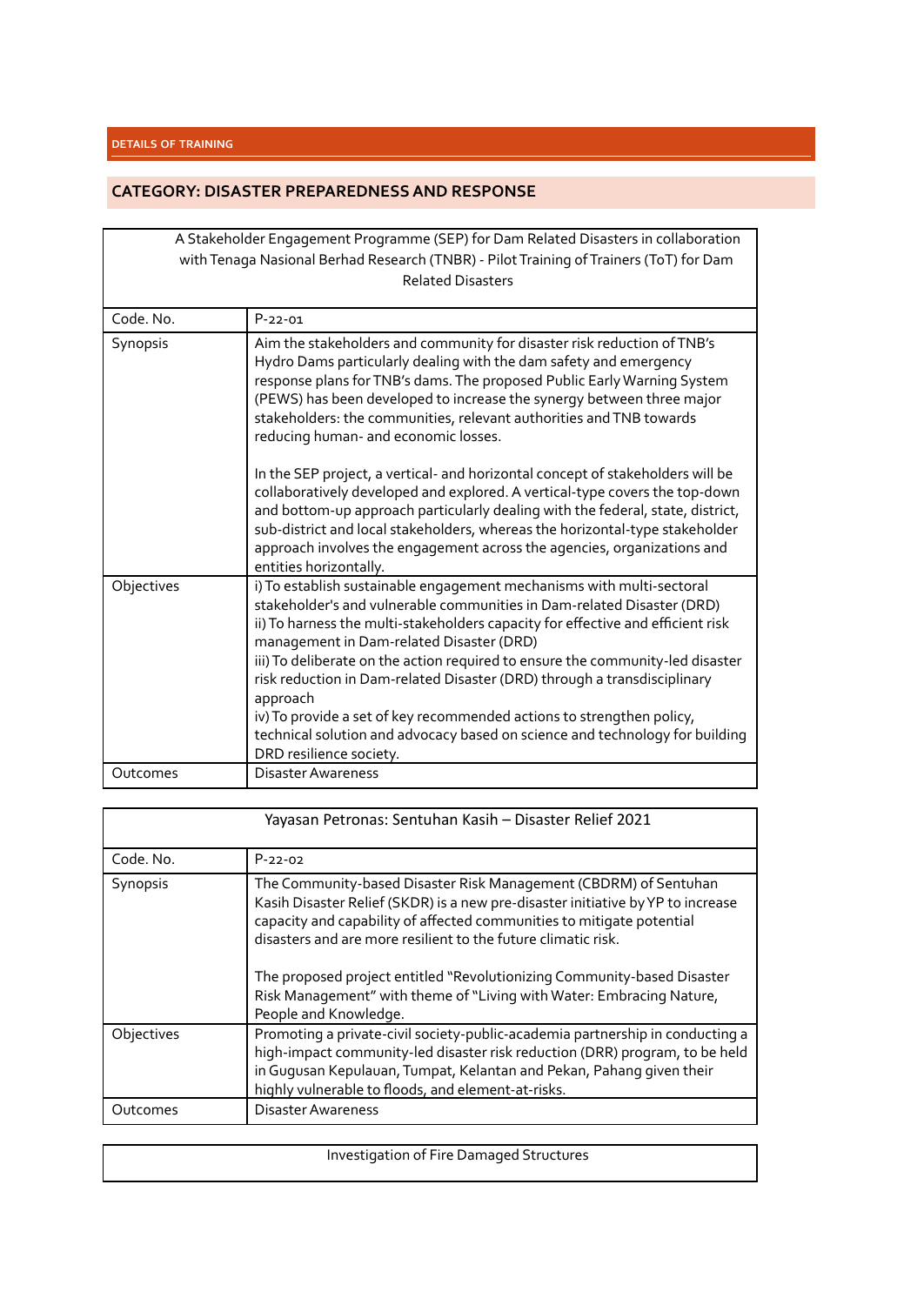| Code. No.  | $P-22-03$                                                                                                                                                                                                                                                                                                                                                                                                                                                                                                                                                                                                                                                                                                                                                                                                                                                                                                                                                                                                      |
|------------|----------------------------------------------------------------------------------------------------------------------------------------------------------------------------------------------------------------------------------------------------------------------------------------------------------------------------------------------------------------------------------------------------------------------------------------------------------------------------------------------------------------------------------------------------------------------------------------------------------------------------------------------------------------------------------------------------------------------------------------------------------------------------------------------------------------------------------------------------------------------------------------------------------------------------------------------------------------------------------------------------------------|
| Synopsis   | Investigation of Fire Damaged Structures. It is often confused with fire safety<br>engineering. This topic relates to the understanding of specific aspects of fire<br>resistance due to thermal effects of fires on the structural elements and<br>design protocol of structural elements for sufficient load bearing resistance<br>and to restraint spread of fire. Fire resistance of structure are designed to<br>maintained its stability for a reasonable period of time as stated in most<br>building codes. However, recent demands in innovation of construction<br>materials and structural challenge the conventional structure design<br>subjected to elevated temperature. Therefore, there a needs to understand<br>of basic fire engineering strategies for buildings are required to respond to<br>such demands. The talk will be about "How do fire damaged structure?". It<br>will cover basics of fire science, structural fire engineering and investigation<br>of fire damaged structure. |
| Objectives | Construction material at elevated temperatures<br>1.<br>Fire resistance of structure at elevated temperature<br>2.<br>Investigation and testing of fire damaged structures<br>3.                                                                                                                                                                                                                                                                                                                                                                                                                                                                                                                                                                                                                                                                                                                                                                                                                               |
| Outcomes   | Understanding of construction material performance at elevated<br>1.<br>temperature<br>Technical skill subjected to forensic of fire damaged structure<br>2.                                                                                                                                                                                                                                                                                                                                                                                                                                                                                                                                                                                                                                                                                                                                                                                                                                                   |

|            | <b>Flood Risk Estimation</b>                                                                                                                                               |
|------------|----------------------------------------------------------------------------------------------------------------------------------------------------------------------------|
| Code, No.  | $P - 22 - 04$                                                                                                                                                              |
| Synopsis   | Flood Risk Estimation                                                                                                                                                      |
| Objectives | To introduce participants to the important and components of flood risk<br>1.<br>model<br>To introduce participants to the calculation steps of measuring flood risk<br>2. |
| Outcomes   | Participants are able to understand the importance of flood risk assessment<br>and compute flood risk indexes.                                                             |

#### **CATEGORY: DISASTER RISK MANAGEMENT**

|                 | Certified Professional Training (MDRM courses) - Control Measures and Mitigation<br>Planning                                                                                                                                                                                                                                                                                                                                                                                                                                                                                                                                                                                                                                                                                                                                                                                                        |
|-----------------|-----------------------------------------------------------------------------------------------------------------------------------------------------------------------------------------------------------------------------------------------------------------------------------------------------------------------------------------------------------------------------------------------------------------------------------------------------------------------------------------------------------------------------------------------------------------------------------------------------------------------------------------------------------------------------------------------------------------------------------------------------------------------------------------------------------------------------------------------------------------------------------------------------|
| Code. No.       | $R - 22 - 01$                                                                                                                                                                                                                                                                                                                                                                                                                                                                                                                                                                                                                                                                                                                                                                                                                                                                                       |
| <b>Synopsis</b> | This course addresses the international policies, frameworks, and milestones<br>of Disaster Risk Reduction (DRR). It provides insight into DRR approaches and<br>strategies for reducing current risk and preventing future risk. It focuses on<br>understanding water-, sediment-, and climate-based disaster and control<br>measures to reduce risk through mitigation planning in all phases in the<br>disaster management cycle. The concept of investing in DRR for resilience<br>will be explored. This course explains about links of disaster risks with factors<br>including climate change, development practices and public awareness<br>including theoretical and practical ways in which resilience to disasters can be<br>built at the local levels. Assessment for planning DRR and options for taking<br>structural and non-structural measures will be discussed. As a case study, |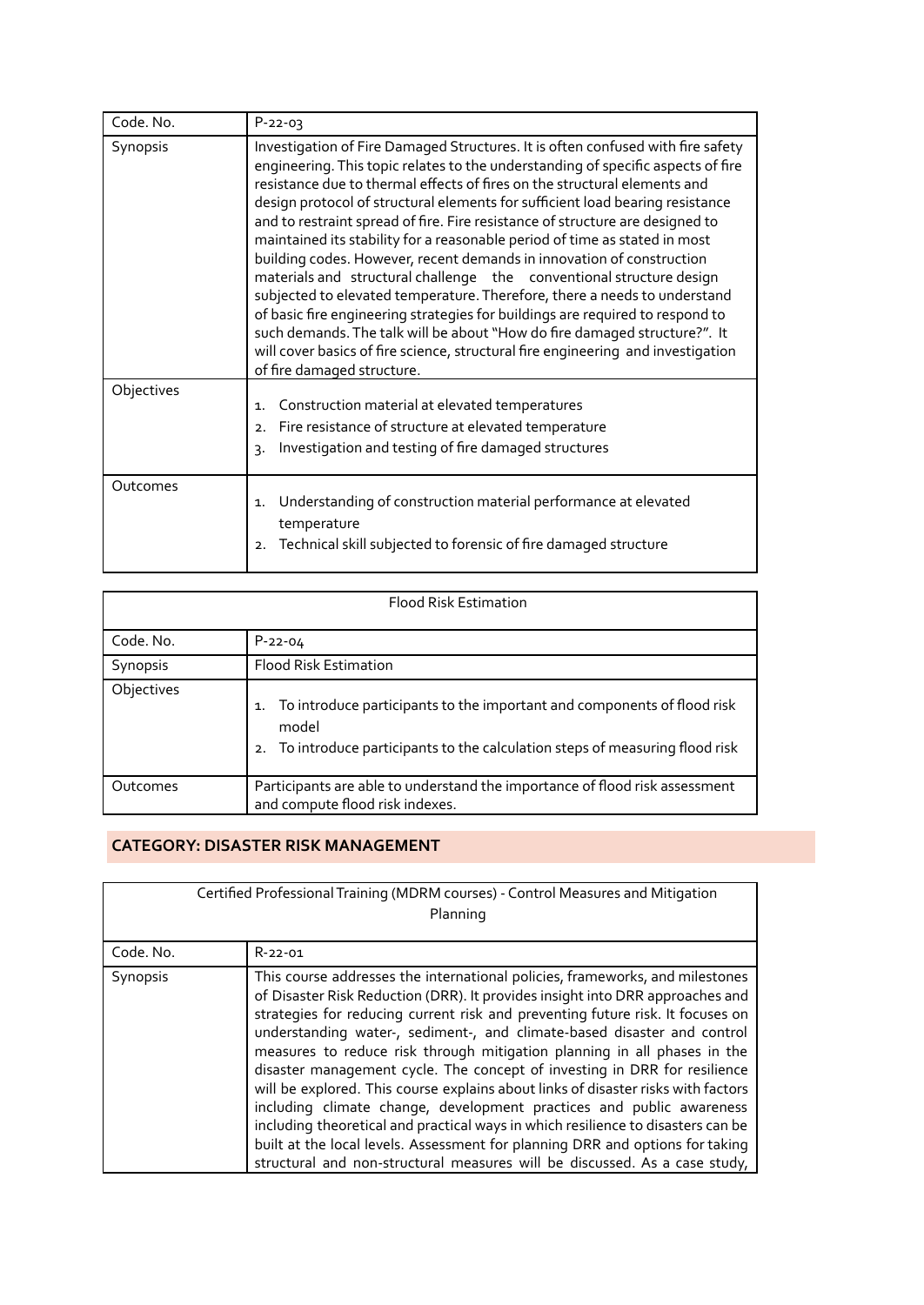|            | lessons from the 2011 Great East Japan Earthquake and Tsunami will be<br>featured. |
|------------|------------------------------------------------------------------------------------|
| Objectives |                                                                                    |
| Outcomes   |                                                                                    |

|            | Land-Use Planning for Mitigation Measures |
|------------|-------------------------------------------|
| Code. No.  | $R-22-02$                                 |
| Synopsis   |                                           |
| Objectives |                                           |
| Outcomes   |                                           |

| Project Management for Post-Disaster Reconstruction |           |  |
|-----------------------------------------------------|-----------|--|
| Code. No.                                           | $R-22-03$ |  |
| Synopsis                                            |           |  |
| Objectives                                          |           |  |
| Outcomes                                            |           |  |

|            | Quantitative Data Analysis for Disaster Risk Management                                                                                                                                                                                                                                                                                                                                                                                                                                                                                                                                                                                                                                                                                                                                       |
|------------|-----------------------------------------------------------------------------------------------------------------------------------------------------------------------------------------------------------------------------------------------------------------------------------------------------------------------------------------------------------------------------------------------------------------------------------------------------------------------------------------------------------------------------------------------------------------------------------------------------------------------------------------------------------------------------------------------------------------------------------------------------------------------------------------------|
| Code, No.  | $R - 22 - 4$                                                                                                                                                                                                                                                                                                                                                                                                                                                                                                                                                                                                                                                                                                                                                                                  |
| Synopsis   | Quantitative analysis aims to interpret the data collected for the<br>phenomenon through numeric variables and statistics. Quantitative analysis<br>includes computational and statistical methods of analysis. Quantitative data<br>analysis turns raw numbers into meaningful data through the application of<br>rational and critical thinking. Quantitative data analysis may include the<br>calculation of frequencies of variables and differences between variables. A<br>quantitative approach is usually associated with finding evidence to either<br>support or reject hypotheses you have formulated at the earlier stages of the<br>research process.<br>A set of analytical software can be used to assist with analysis of quantitative<br>data like Microsoft Excel and SPSS. |
| Objectives |                                                                                                                                                                                                                                                                                                                                                                                                                                                                                                                                                                                                                                                                                                                                                                                               |
| Outcomes   |                                                                                                                                                                                                                                                                                                                                                                                                                                                                                                                                                                                                                                                                                                                                                                                               |

#### **CATEGORY:APPLIED DISASTERTECHNOLOGY**

|            | <b>PPE Training</b>                                                                                                                                                                                                                                                                                                                                                                                        |
|------------|------------------------------------------------------------------------------------------------------------------------------------------------------------------------------------------------------------------------------------------------------------------------------------------------------------------------------------------------------------------------------------------------------------|
| Code. No.  | $T-22-01$                                                                                                                                                                                                                                                                                                                                                                                                  |
| Synopsis   | PPE includes such equipment as chemical resistant gloves, safety shoes, hard<br>hats, safety glasses, respirators, and clothing such as gowns and aprons<br>depending on the requirement of the workplace. This training assists<br>department and work units in completing hazard assessment surveys for PPE<br>selection. The training also provides resources for employee information and<br>training. |
| Objectives | To provide knowledge to staff/students in UTM in proper protection<br>$\mathbf{1}$ .<br>ourselves from exposure to workplace hazards and the risk of injury.                                                                                                                                                                                                                                               |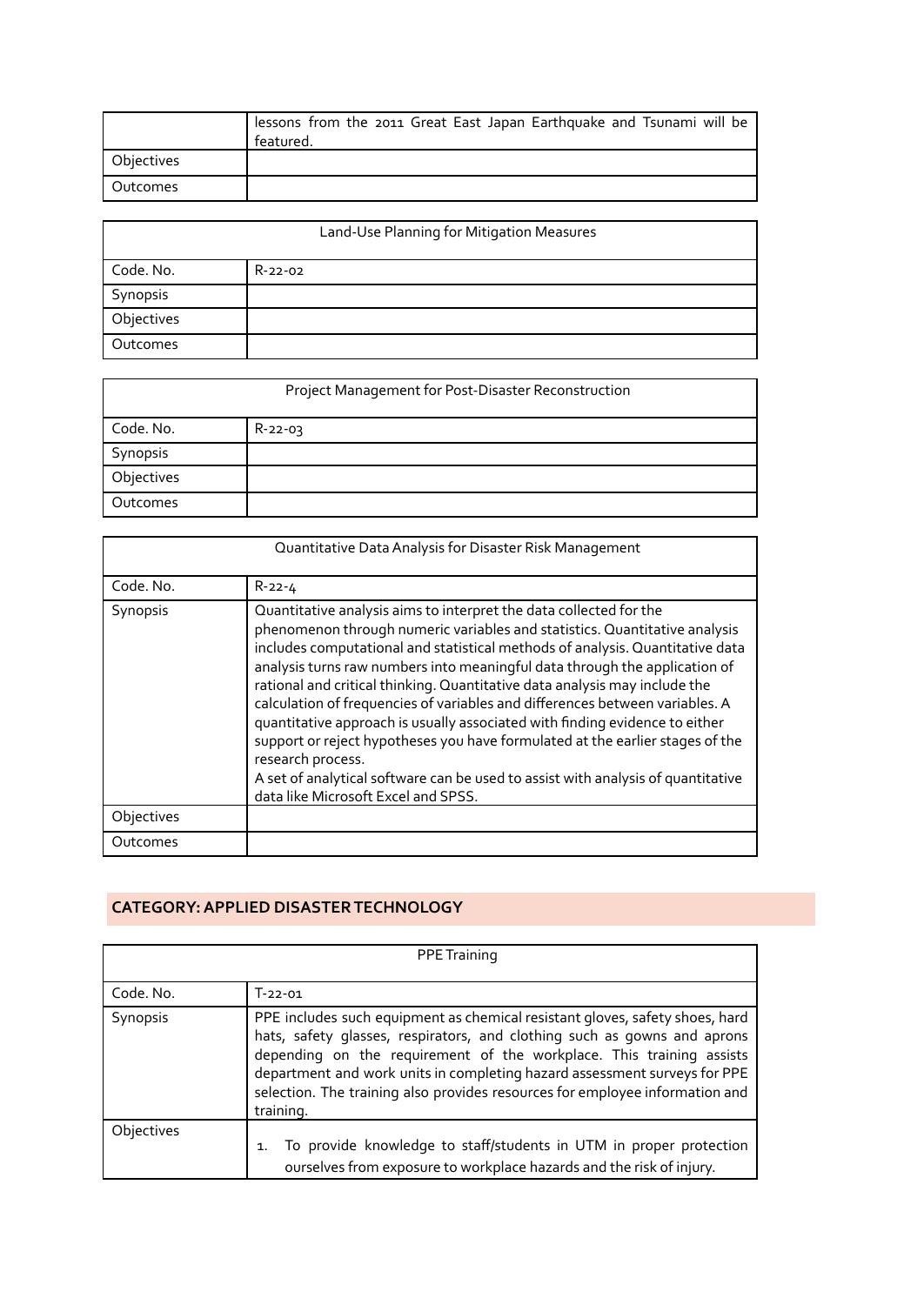|          | 2. | To give basic knowledge to staff/students in identifying the need for<br>Personal Protective Equipment (PPE) in the workplace.             |  |
|----------|----|--------------------------------------------------------------------------------------------------------------------------------------------|--|
| Outcomes |    | Identify the requirements for PPE<br>Reduce and prevent possible hazard accidents at the workplace<br>Recognize why and when PPE is needed |  |

| YSI EXO2 Multi-Parameter Water Quality Sonde Training |                                                                                                                                                                                                                                                                                                                                       |  |
|-------------------------------------------------------|---------------------------------------------------------------------------------------------------------------------------------------------------------------------------------------------------------------------------------------------------------------------------------------------------------------------------------------|--|
| Code, No.                                             | $T - 22 - 02$                                                                                                                                                                                                                                                                                                                         |  |
| Synopsis                                              | The advanced sonde platform offers a wide range of capabilities to those<br>dedicated to monitoring natural aquatic environments such as oceans,<br>estuaries, rivers, lakes, and groundwater. The training provides theoretical<br>background of Water Quality Parameters and hands-on training using<br>Multiparameter Sonde.       |  |
| Objectives                                            | Advanced water quality monitoring platform includes the versatile<br>1.<br>multiparameter for oceanographic, estuarine, or surface water<br>applications. Sensors are tested in a variety of rigorous field conditions<br>as well as lab conditions to ensure accuracy and response times.<br>Hands on training at Sungai Bunus<br>2. |  |
| Outcomes                                              | Knowledge about water quality monitoring platform                                                                                                                                                                                                                                                                                     |  |

| ABEM Terrameter LS2 Hands-On Training                                                                                                                                                                                                                                  |                                                                                                                                                                                                                                                                                                                                                                                                                                                                                                                                                                                                                                                                |  |
|------------------------------------------------------------------------------------------------------------------------------------------------------------------------------------------------------------------------------------------------------------------------|----------------------------------------------------------------------------------------------------------------------------------------------------------------------------------------------------------------------------------------------------------------------------------------------------------------------------------------------------------------------------------------------------------------------------------------------------------------------------------------------------------------------------------------------------------------------------------------------------------------------------------------------------------------|--|
| Code, No.                                                                                                                                                                                                                                                              | $T-22-03$                                                                                                                                                                                                                                                                                                                                                                                                                                                                                                                                                                                                                                                      |  |
| Synopsis                                                                                                                                                                                                                                                               | The instrument can be equipped with up to 12 measurement channels for<br>greater efficiency and productivity in the field via 2D or 3D surveys. The<br>instrument can be used for resistivity and IP surveying which is a versatile<br>geophysical method that is suitable for a broad range of applications and<br>environments, such as groundwater prospecting, mineral exploration,<br>geological mapping and geotechnical investigations. The training provides<br>the skill to operate the standalone solution featuring multiple measure<br>channels, current transmitter, electrode selector, computer and a graphical<br>user interface all built-in. |  |
| Objectives<br>Versatile geophysical method suitable for a broad range of applications<br>1.<br>and environments such as groundwater prospecting, mineral<br>exploration, geological mapping and geotechnical investigations<br>Hands on training at Padang UTMKL<br>2. |                                                                                                                                                                                                                                                                                                                                                                                                                                                                                                                                                                                                                                                                |  |
| Outcomes                                                                                                                                                                                                                                                               | Knowledge about geo-physics                                                                                                                                                                                                                                                                                                                                                                                                                                                                                                                                                                                                                                    |  |

| Basic 1D/2D Dam Breach Modelling Using HEC-RAS |                                                                                                                                                                                                                                                                                                                                                                               |  |
|------------------------------------------------|-------------------------------------------------------------------------------------------------------------------------------------------------------------------------------------------------------------------------------------------------------------------------------------------------------------------------------------------------------------------------------|--|
| Code, No.                                      | T-22-04                                                                                                                                                                                                                                                                                                                                                                       |  |
| Synopsis                                       | This two-day basic HEC-RAS training workshop provides participants<br>with an introduction to using the HEC-RAS program for performing unsteady<br>one-dimensional (1-D) and two-dimensional (2-D) flow water surface<br>modeling for dam break event. The training emphasizes hands-on practice on<br>HEC-RAS software with brief lectures and ad-hoc specific problems. The |  |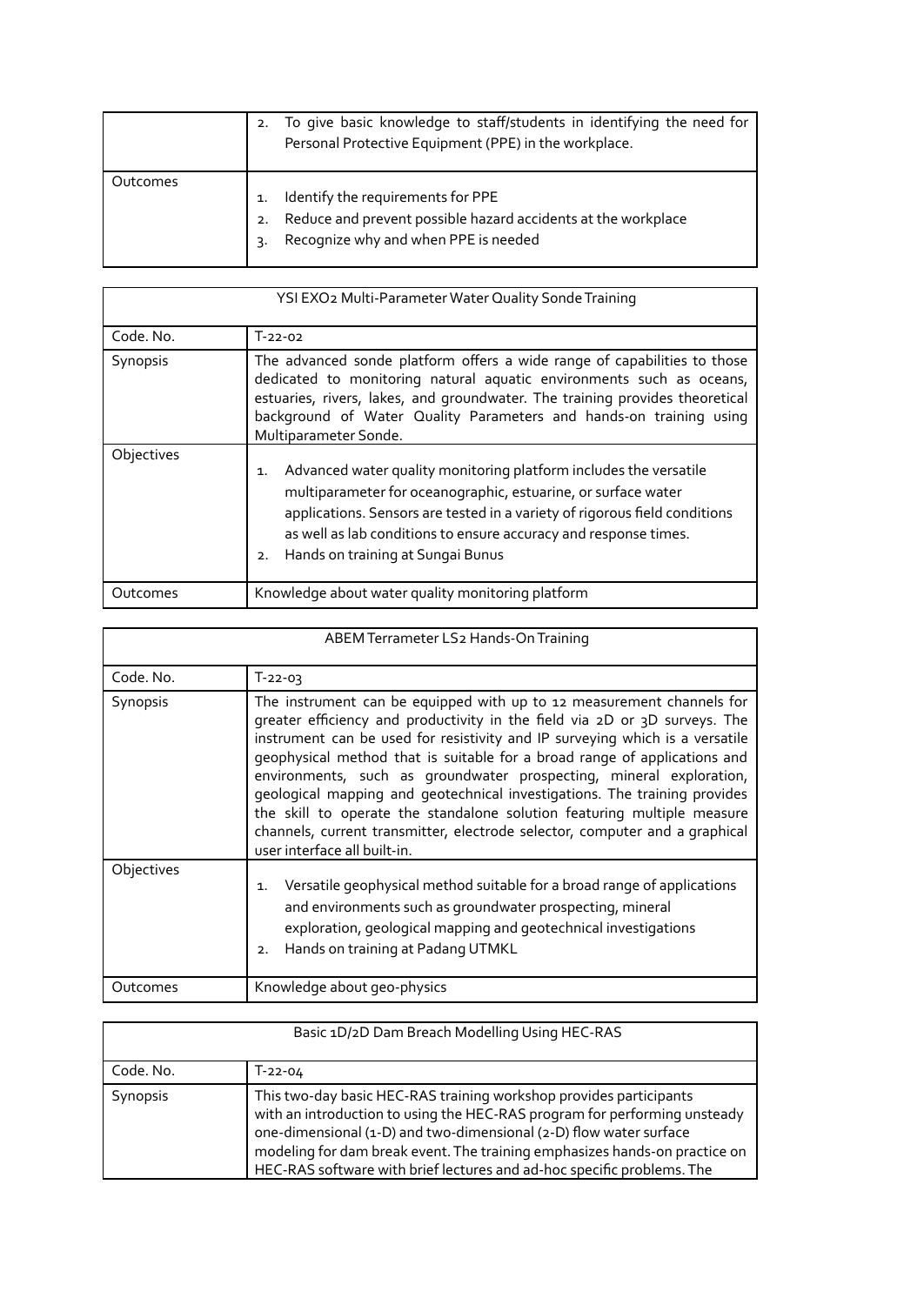|            | target audience is engineers who may have minimum background with<br>hydraulic analysis with no or less familiar with using the HEC-RAS software.                                                                                                                                                                                                                                                                                                                                                                                                      |  |  |
|------------|--------------------------------------------------------------------------------------------------------------------------------------------------------------------------------------------------------------------------------------------------------------------------------------------------------------------------------------------------------------------------------------------------------------------------------------------------------------------------------------------------------------------------------------------------------|--|--|
| Objectives | To introduce 1-D and 2-D HEC-RAS with their respective advantages and<br>$\mathbf{1}$ .<br>limitations.<br>To understand the fundamental theory and equations for 1-D and 2-D<br>2.<br>flow calculations<br>To learn the basic functions and requirements of HECRAS in developing<br>3.<br>1-D and 2-D model of a river system and floodplain area.<br>To conduct a dam breach analysis using HEC-RAS.<br>4.                                                                                                                                           |  |  |
| Outcomes   | Participants should be able to independently complete basic, unsteady-flow<br>water surface profile analyses. They will also become familiar with the<br>capabilities and analysis of unsteady 1D and unsteady 2-D analysis. In<br>addition, this session provides practical training in unsteady flow modeling<br>for dam break studies. Participants will learn how to approach and conduct a<br>dam breach problem, estimate breaching parameters, construct unsteady<br>flow model of the dam breach, and mitigate instabilities in the model run. |  |  |

| Basic 1D/2D Flood Modelling Using HEC-RAS |                                                                                                                                                                                                                                                                                                                                                                                                                                                                                                                                   |  |
|-------------------------------------------|-----------------------------------------------------------------------------------------------------------------------------------------------------------------------------------------------------------------------------------------------------------------------------------------------------------------------------------------------------------------------------------------------------------------------------------------------------------------------------------------------------------------------------------|--|
| Code. No.                                 | $T - 22 - 05$                                                                                                                                                                                                                                                                                                                                                                                                                                                                                                                     |  |
| Synopsis                                  | This two-day basic HEC-RAS training workshop provides participants with an<br>introduction to using the HEC-RAS program for performing unsteady<br>one-dimensional (1-D) and two-dimensional (2-D) flow water surface<br>modeling for flood event. The training emphasizes hands-on<br>practice on HEC-RAS software with brief lectures and ad-hoc specific<br>problems. The target audience is engineers who may have minimum<br>background with hydraulic analysis with no or less familiar with using<br>the HEC-RAS software. |  |
| Objectives                                | 1. To introduce 1-D and 2-D HEC-RAS with their respective advantages and<br>limitations.<br>2. To learn the basic functions and requirements of HECRAS in developing<br>1-D and 2-D model of a river system and floodplain area.                                                                                                                                                                                                                                                                                                  |  |
| Outcomes                                  | Participants should be able to independently complete basic, unsteady-flow<br>water surface profile analyses. They will also become familiar with the<br>capabilities and analysis of unsteady 1-D and unsteady<br>2-D analysis. Participants will learn how to construct unsteady flow flood<br>model, construct a structure such as bridge, culvert and levee and mitigate<br>instabilities in the model run.                                                                                                                   |  |

| Earthquake Analysis and Design of Buildings using Eurocode 8 |                                                                                                                                                                                                                                                                                                                                                                                                                                                                                                                                                                                                                                                                                                                                     |  |  |
|--------------------------------------------------------------|-------------------------------------------------------------------------------------------------------------------------------------------------------------------------------------------------------------------------------------------------------------------------------------------------------------------------------------------------------------------------------------------------------------------------------------------------------------------------------------------------------------------------------------------------------------------------------------------------------------------------------------------------------------------------------------------------------------------------------------|--|--|
| Code, No.                                                    | $T - 22 - 06$                                                                                                                                                                                                                                                                                                                                                                                                                                                                                                                                                                                                                                                                                                                       |  |  |
| Synopsis                                                     | This short course seeks to address the issue related to the implementation of<br>National Annex under Eurocodes 8 on buildings in Malaysia. This short course<br>will provide participants vast knowledge in the related areas besides the<br>opportunity to learn from leading scholars in earthquake engineering studies.<br>The step by step procedure of seismic design will be illustrated such that<br>participant finally will be able to design a building in accordance to the<br>requirements of Eurocode 8. The introduction on application of seismic<br>isolator are also discussed. This course also will introduce application of<br>structural software for seismic design of buildings. The content of this course |  |  |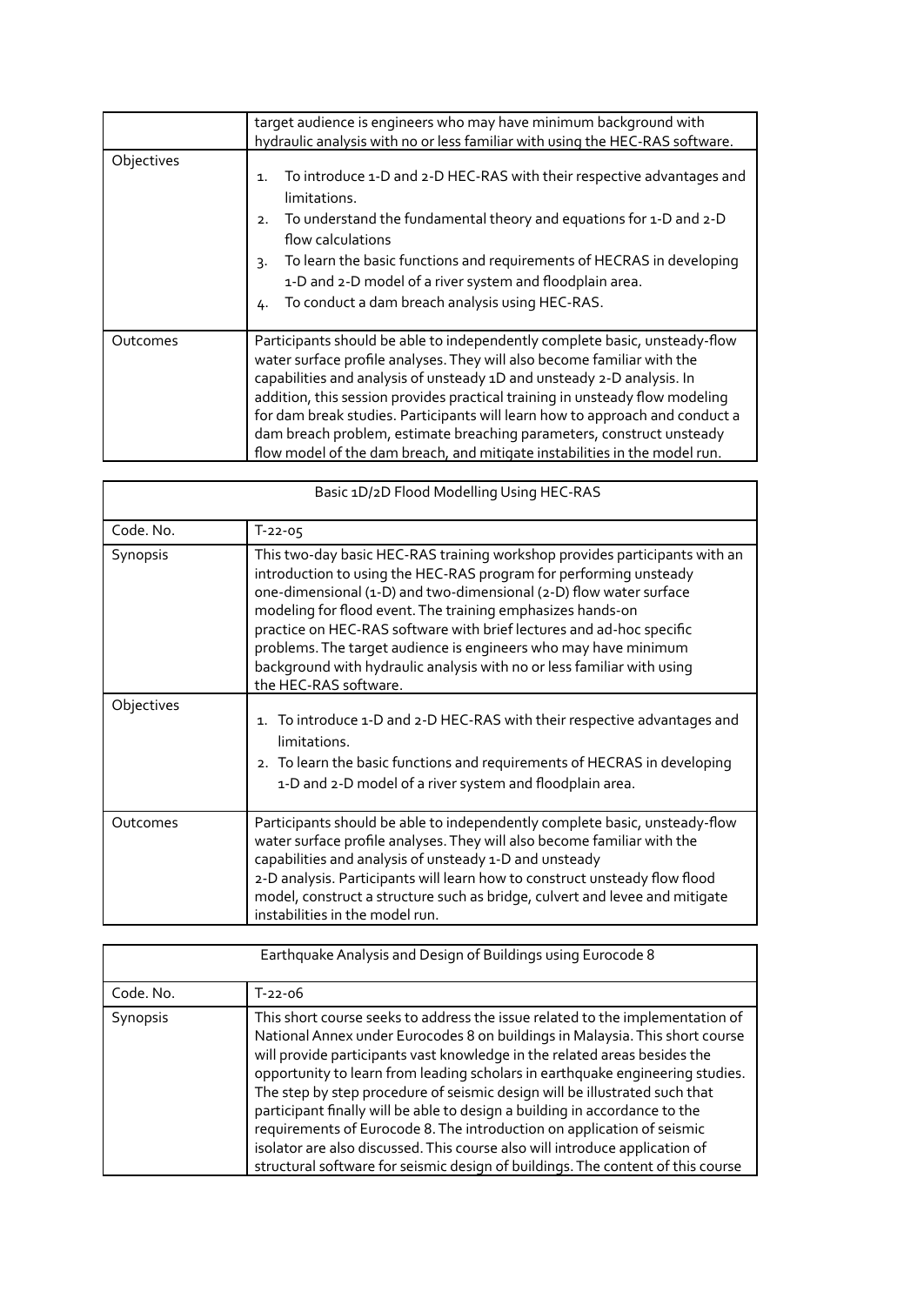|            | is very beneficial for practicing engineers, architects and academicians in<br>Malaysia.                                                                                                                                                                                                                                                                                                                                                                                       |  |
|------------|--------------------------------------------------------------------------------------------------------------------------------------------------------------------------------------------------------------------------------------------------------------------------------------------------------------------------------------------------------------------------------------------------------------------------------------------------------------------------------|--|
| Objectives | The main aim of this short course is to explain in detail fundamental concepts<br>of seismic design and show how such concepts are included in seismic design<br>codes.                                                                                                                                                                                                                                                                                                        |  |
| Outcomes   | At the end of this session participants should be able to:<br>1. Describe the risk of earthquake effects on structures;<br>2. Identify the main parameters and basic principles of building design<br>against earthquakes;<br>Perform basic calculations and used of commercial softwares of static and<br>3.<br>dynamic linear analysis based on Eurocode 8; and<br>Design reinforced concrete elements such as beams, columns and its<br>4.<br>connection using Eurocodes 8. |  |

#### **DPPC EXPERTISE**

| No.            | Name                                   | <b>Position / Affliation</b>         | <b>Affiliation</b>                                         |  |
|----------------|----------------------------------------|--------------------------------------|------------------------------------------------------------|--|
|                | Prof. Dr. Ali Selamat                  | Dean                                 | MJIIT, UTM KL                                              |  |
| $\overline{2}$ | Assoc. Prof. Siti Hamidah Mohd Setapar | Deputy Dean                          | MJIIT. UTM KL                                              |  |
| 3              | Assoc. Prof. Dr. Shohei Matsuura       | <b>JICA Expert</b>                   | MJIIT, UTM KL                                              |  |
|                | <b>Ahli Tetap</b>                      |                                      |                                                            |  |
|                | Dr. Khamarrul Azahari Razak            | <b>Full Member/Director</b>          | MJIIT, UTM KL                                              |  |
| $\overline{2}$ | Dr. Siti Uzairiah Mohd Tobi            | Associate Member                     | Razak Faculty, UTM KL                                      |  |
| 3              | Dr. Liew Wai Loan                      | Full Member/MDRM Program Coordinator | <b>MJIIT, UTM KL</b>                                       |  |
| $\overline{a}$ | Dr. Abd Halim Md Ali                   | Full Member/MDRM Course Coordinator  | MJIIT, UTM KL                                              |  |
|                | Dr. Faizah Che Ros                     | Full Member/MDRM Course Coordinator  | MJIIT, UTM KL                                              |  |
|                | Ahli Felo Bersekutu                    |                                      |                                                            |  |
|                | Dato' Zakaria Mohamad                  | <b>Associate Fellow</b>              | President, Institute of Geology Malaysia (IGM)             |  |
| $\overline{2}$ | Prof. Dr. Roslan Zainal Abidin         | <b>Associate Fellow</b>              | Vice Chancellor, Nilai University                          |  |
| 3              | Roslan Abd Ghani                       | <b>Associate Fellow</b>              | President National Disaster Management Association (NADIM) |  |

|                | Ahli Bersekutu (UTM)                            |                         |                                 |
|----------------|-------------------------------------------------|-------------------------|---------------------------------|
|                | Prof. Dr. Masafumi Goto                         | <b>Associate Member</b> | <b>MJIIT, UTM KL</b>            |
| $\overline{2}$ | Prof. Ir. Dr. Azlan Adnan                       | <b>Associate Member</b> | SKA-FE, UTM JB                  |
| 3              | Prof. Dr. Zulkifli Yusop                        | <b>Associate Member</b> | <b>SKA-FE, UTM JB</b>           |
| 4              | Assoc. Prof. Dr. Aznah Nor Anuar                | <b>Associate Member</b> | <b>CCIN-TNCPI/MJIIT, UTM KL</b> |
| 5.             | Assoc. Prof. Dr. Samira Albati Kamaruddin       | <b>Associate Member</b> | <b>Razak Faculty, UTM KL</b>    |
| 6              | Assoc. Prof. Dr. Muhammad Zulkarnain Abd Rahman | <b>Associate Member</b> | <b>FABU, UTM JB</b>             |
| 7              | Dr. Shuib Rambat                                | <b>Associate Member</b> | <b>MJIIT, UTM KL</b>            |
| 8              | Dr. Sumiaty Ambran                              | <b>Associate Member</b> | <b>MJIIT, UTM KL</b>            |
| $\overline{9}$ | Dr. Aizul Nahar Harun                           | <b>Associate Member</b> | <b>MJIIT, UTM KL</b>            |
| 10             | Dr. Azura Hamzah                                | <b>Associate Member</b> | <b>MJIIT, UTM KL</b>            |
| 11             | Dr. Pramila A/P Tamunaidu                       | <b>Associate Member</b> | <b>MJIIT, UTM KL</b>            |
| 12             | Dr. Khairul Hisyam Kamarudin                    | <b>Associate Member</b> | Razak Faculty, UTM KL           |
| 13             | Dr. Mohammad Ali Tareq                          | <b>Associate Member</b> | <b>MJIIT, UTM KL</b>            |
| 14             | Dr. Mohamad Syazli Fathi                        | <b>Associate Member</b> | <b>Razak Faculty, UTM KL</b>    |
| 15             | Dr. Rozaimi Che Hasan                           | <b>Associate Member</b> | Razak Faculty, UTM KL           |
| 16             | Dr. Siti Hasliah Salleh                         | <b>Associate Member</b> | <b>Razak Faculty, UTM KL</b>    |
| 17             | Ts. Dr. Mohd Zamri Ramli                        | <b>Associate Member</b> | SKA-FE, UTM JB                  |
| 18             | Dr. Nor Eliza Alias                             | <b>Associate Member</b> | SKA-FE, UTM JB                  |
| 19             | Ir. Dr. Sitti Asmah Hassan                      | <b>Associate Member</b> | SKA-FE, UTM JB                  |
| 20             | Ts. Dr. Mariyana Aida Ab. Kadir                 | <b>Associate Member</b> | SKA-FE, UTM JB                  |
| 21             | Dr. Kogila Vani A/p Annammala                   | <b>Associate Member</b> | SKA-FE, UTM JB                  |
| 22             | Dr. Doris Toe Hooi Chyee                        | <b>Associate Member</b> | <b>FABU, UTM JB</b>             |
| 23             | Dr. Tania Islam                                 | <b>Associate Member</b> | University of Malaya, KL        |
| 24             | Ar. Ts. Dr. Yong Kum Weng                       | <b>Associate Member</b> | <b>KW Yong Architect</b>        |

#### **LIST OF STAKEHOLDERS**